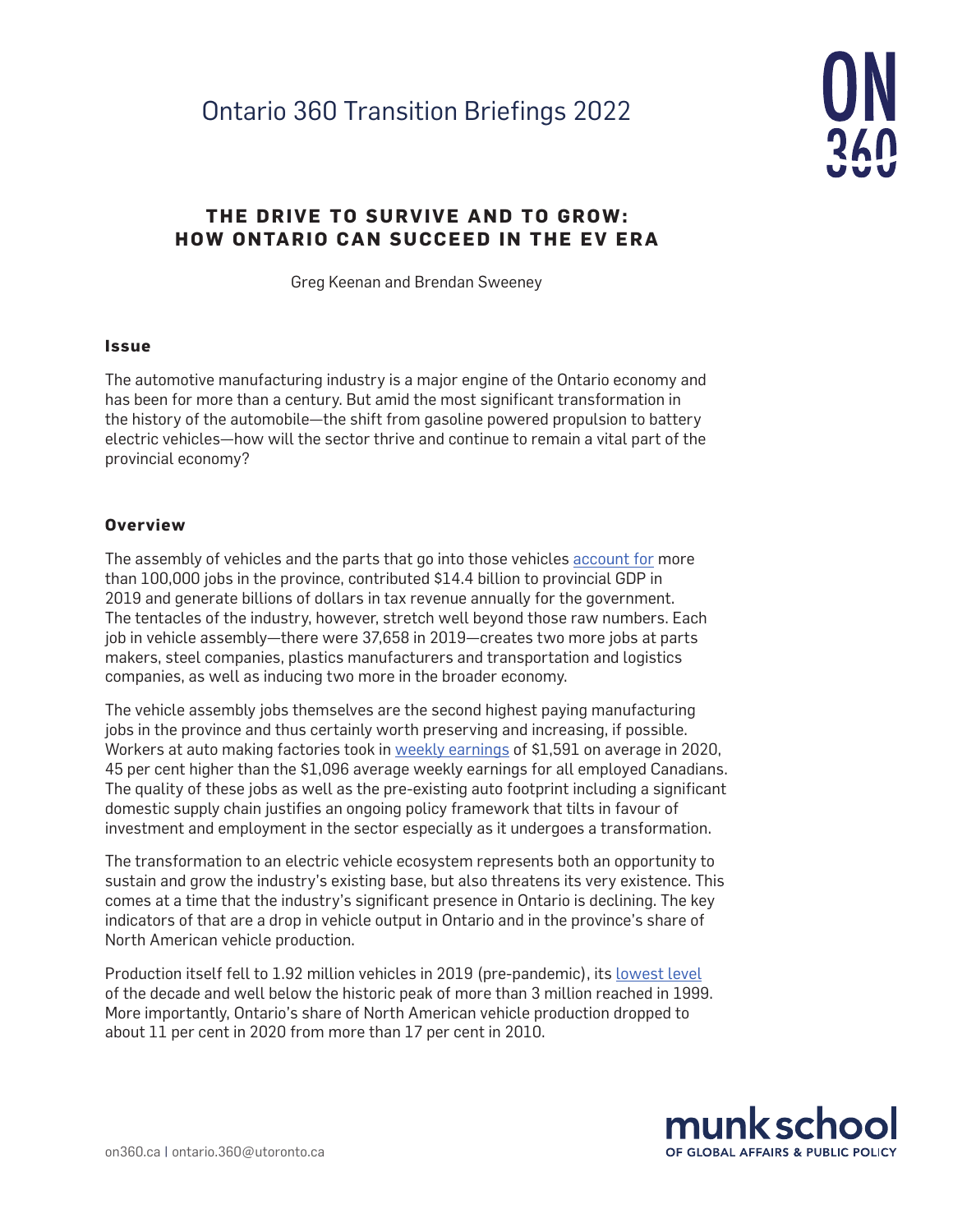



#### *Figure 1: North American Vehicle Production, 2010-2020*

Amid this decline come the opportunities and threats posed by the transition to EVs from the internal combustion engine (ICE) that put the world on wheels. The opportunity is for Ontario to reverse the decline and to participate in the EV ecosystem to an even greater extent than the role the auto sector played during the internal combustion era. The threat is that Ontario will fail to obtain a meaningful share of the billions of dollars in investment that auto makers are pumping into EVs as the end of the ICE era approaches.

Governments around the world are legislating reductions in transportation-related emissions in order to reduce the impact of climate change. In Canada, this includes a mandate that, beginning in 2035, all new vehicles sold in the country are zero emission vehicles.

The U.S. government has not decreed such a mandate, but the Biden administration's Build Back Better legislation offers a \$12,000 (U.S.) rebate to Americans who purchase electric vehicles made in U.S. factories that have unionized work forces, and an additional \$500 if 50 per cent of the battery and its components are made in the United States.

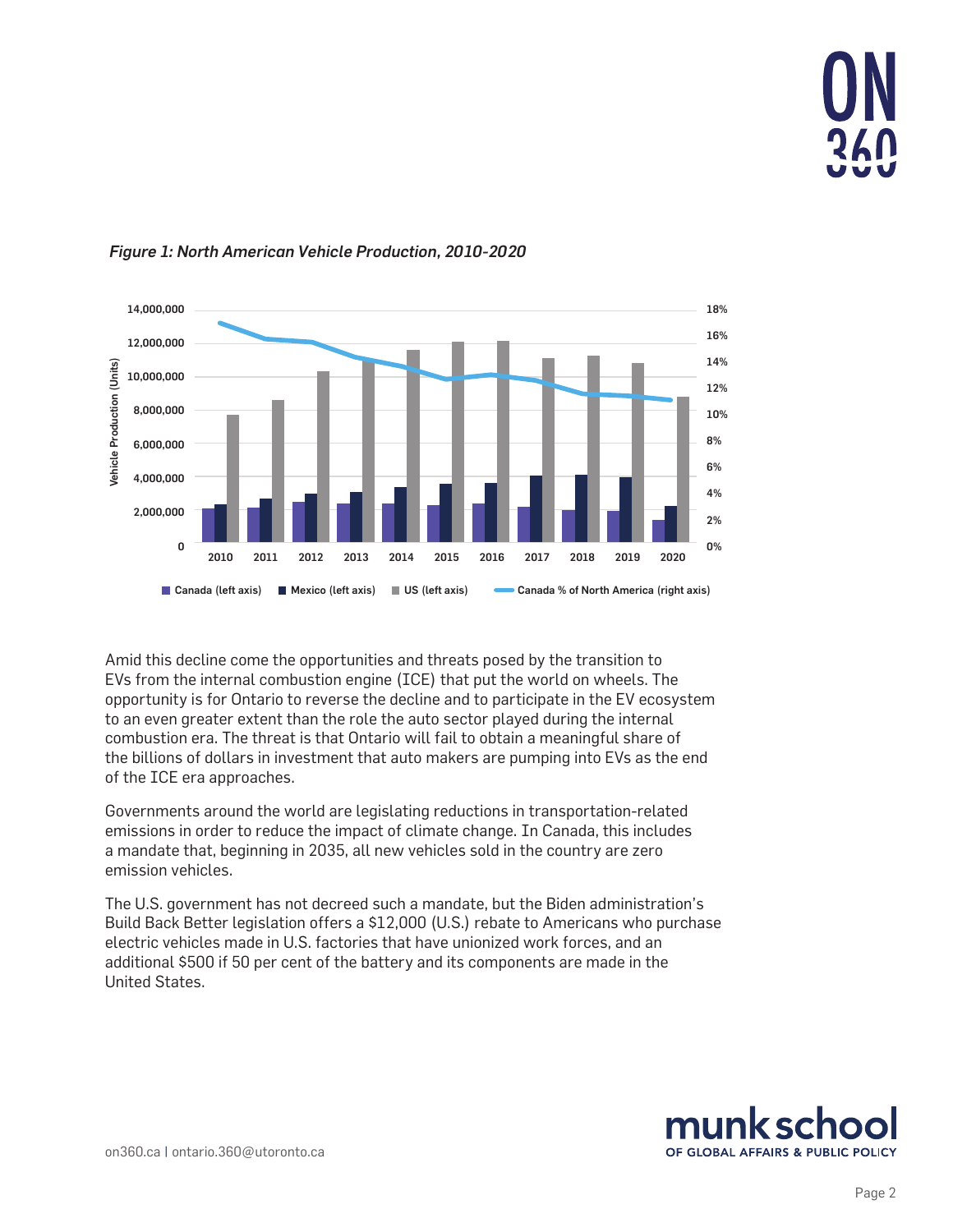

The danger this poses to vehicle manufacturing in Ontario is immediate and existential.

If the legislation is approved, the business case to assemble EVs in Ontario will be weak, at best. Ontario-built EVs would effectively be priced out of the U.S. market, which is the destination for more than 80 per cent of the vehicles made in the province.

Even apart from that threat, the shift to EVs will have a major impact on companies that manufacture components for engines and transmissions, which in Ontario includes many of the auto makers themselves. As many as 6,000 jobs and up to \$2 billion in annual revenue for companies making these components are at risk in Ontario if they do not find EV work to replace the parts they make for ICE-powered vehicles.

Meanwhile, Ontario, indeed Canada as a whole, has a shortage of skilled tradespeople that will be exacerbated in coming years amid retirements from an aging work force. Canada's employers face the loss of [more than 700,000](https://thoughtleadership.rbc.com/powering-up-preparing-canadas-skilled-trades-for-a-post-pandemic-economy/) skilled trades workers between now and 2028.

These workers will need to be replaced and younger workers and those now in school will need to be convinced that such employment can be a valued and fulfilling career.

All in all, however, things are far from bleak. Ontario's existing mix of auto manufacturers is a strong advantage. Five companies build vehicles in Ontario and are supplied by world-class parts makers based here. The auto makers are well aware of the skill of the provincial work force, the growing technology sector and the proliferation of research and development centres and activities.

Among these companies, Ford, General Motors and Stellantis have already announced plans to assemble EVs in Ontario. Honda Canada has [announced](https://hondanews.ca/en-CA/releases/release-b7c602e7f6feb65d30b129b0f62591e2-honda-of-canada-mfg-to-invest-more-than-138-billion-in-ontario-manufacturing-plants-in-preparation-for-electrified-future) a \$1.4 billion investment to assemble hybrid vehicles beginning in 2023 as a step toward manufacturing full EVs.

The recent announcement by Stellantis and LG Energy Solution of the first automotive EV battery plant in Ontario is hugely significant as the province seeks to play a key role in the EV future. The location of the battery plant in Windsor bodes well for Stellantis plants elsewhere in the province.

The Stellantis/LG battery plant—and others that are likely to be located in Ontario—also represents a compelling argument for acceleration of the development in Northern Ontario of cobalt, lithium and other rare earth mines and battery supply chains. The town of Cobalt itself is about a one-day drive from Windsor, while transportation of chromite, copper and platinum from the Ring of Fire north of Thunder Bay would take about two days. Delivery of such minerals from China to Vancouver and then across Canada to Ontario battery plants would take more than a month.

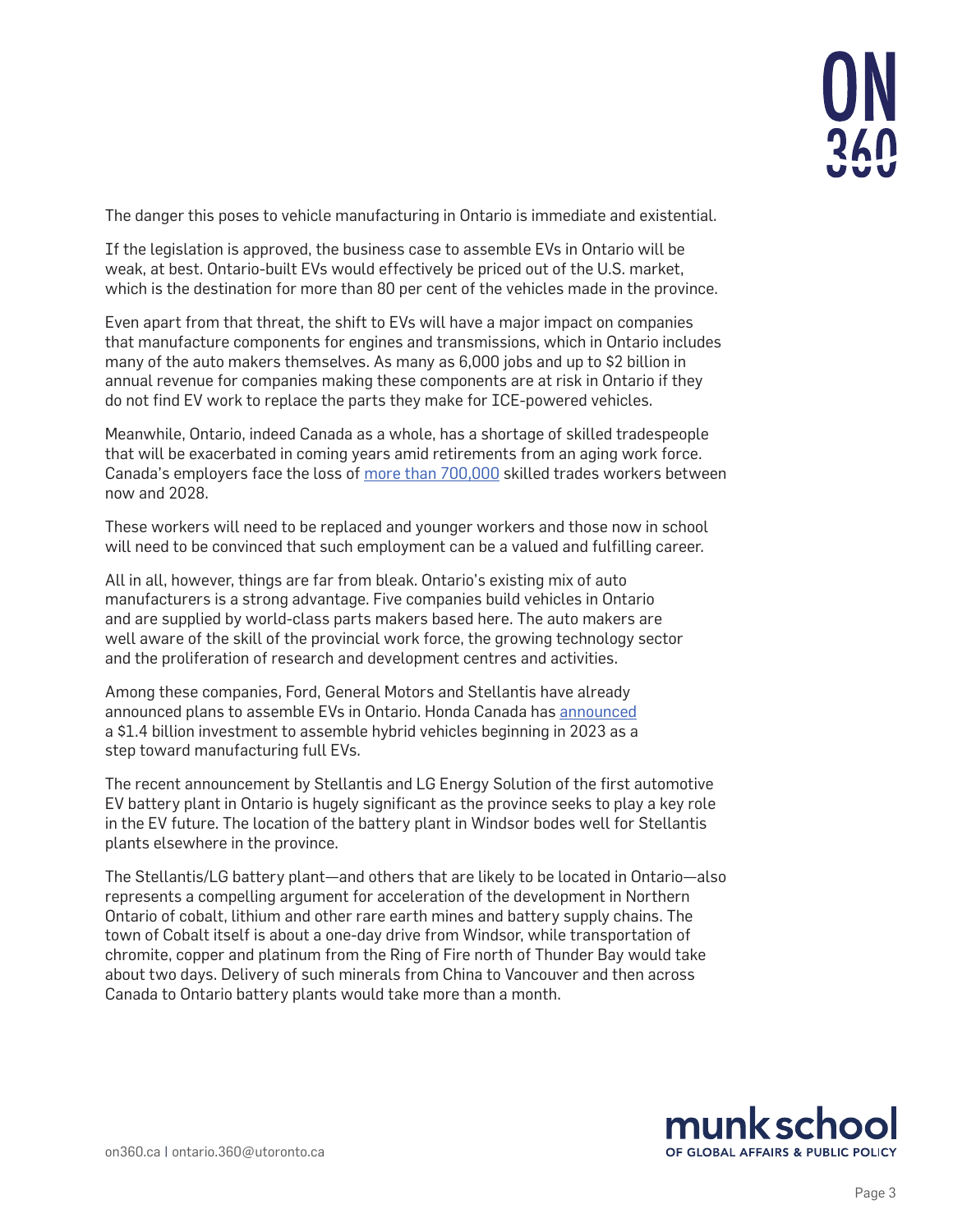The political stability of Ontario and much stricter environmental regulations in place than those in China, Africa and other sites of rare earth minerals are an added argument for extraction of those minerals in this province.

There is another advantage that may not be evident on the surface. Toyota Motor Corp. said in December, 2021, that its luxury Lexus division will produce EVs only by 2035. Toyota Motor Manufacturing Canada in Cambridge, Ont., assembles the Lexus RX model and increased production of the Lexus NX model in March. It is far from automatic, but that plant would be a leading contender to [assemble](https://pressroom.toyota.com/akio-toyoda-shares-toyotas-strategy-for-achieving-carbon-neutrality-through-battery-electric-vehicles/) Lexus EV models.

### **Recommendations**

In light of this transformation occurring in Ontario's auto sector, here are some key policy recommendations for the province's incoming government.

**1)** The first automotive priority for the new government that takes office in June after the provincial election should be to continue to assist, support and join the federal government and the Automotive Parts Makers Association of Canada in trying to eliminate the protectionist threat posed by the Biden administration EV subsidy plan. One key argument that should carry weight is that a dedicated subsidy for U.S.-made vehicles violates CUSMA, the Canada-U.S.-Mexico trade agreement.

As part of the effort to ensure this legislation does not go ahead, Ontario should first take the lead in lobbying key auto producing states with Democratic governors and a significant presence of Canadian parts makers. Michigan ranks first with 50 plants owned by Ontario-based companies that employ more than 15,000 people in the state.

Ohio and Tennessee, which have Republican governors, are next on the list. They might be agreeable to making common cause with Ontario because a high percentage of their vehicle production and assembly jobs are at non-union manufacturers. Alabama, with its three non-union assembly facilities, could be another ally in this effort.

For decades, successive Ontario governments have offered incentives to auto companies making investments in the province—including at existing facilities. The amounts are growing as part of the switch from traditional vehicles, and are effectively the price of admission as auto companies make decisions on where to invest.

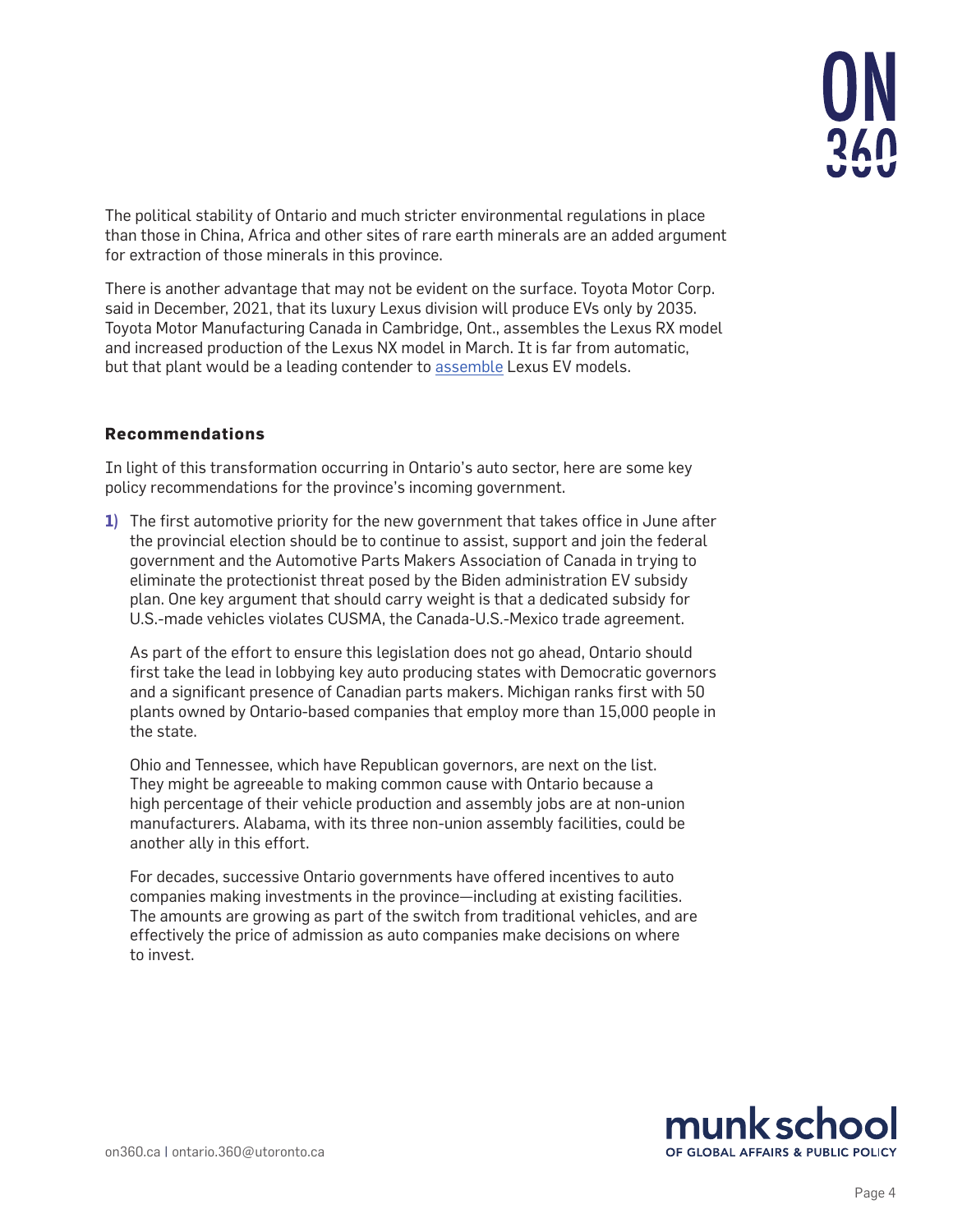

Ontario contributed \$295 million, for example, to a \$1.8 billion Ford project that will involve assembly of EVs at its Oakville, Ont., plant. Incentives such as this will need to be offered to other auto makers to ensure the continuity of automotive manufacturing in the province. The provincial government also will invest \$130 million to assist the upgrade of Honda's Alliston operations.

These incentives are necessary to compete with Mexico and the southern United States for investment and will continue to be vital in the transformation to an EV ecosystem.

- **2)** Although it is home to all of Canada's light-duty vehicle manufacturing, Ontario lags behind British Columbia and Quebec when it comes to consumer purchases of EVs. Ontario does not offer incentives to purchasers, as those two provinces and others do. Incentives for vehicle purchasers would help convince auto manufacturers of Ontario's keen interest in supporting its existing assembly footprint and attracting new investment. Such incentives could include a lower sales tax rate on EVs than on traditional ICE vehicles.
- **3)** As they shift out of the ICE past into an EV present and future, auto makers are also reducing the carbon footprint of their manufacturing and other operations. Stellantis, which operates assembly plants in Windsor, Ont., and Brampton, Ont., plans to be carbon neutral by 2038. Toyota's goal is to produce zero C02 emissions through the entire manufacturing process by 2035. That includes its energy supplies.

Ontario is perfectly positioned to help Stellantis, Toyota and other companies in the auto sector—and in broader manufacturing—to meet these goals. Ontario's electric power is generated almost entirely without fossil fuels. The U.S. state with the cleanest power is Tennessee. About 50 per cent of its power is generated by fossil fuels. As Ontario markets itself as the best place in North America to build EVs, it needs to trumpet loudly how much of an advantage this clean power is to companies trying to eliminate their carbon footprints. This would be a critical part of the overall value proposition that Ontario should be presenting to prospective investors in the auto sector.

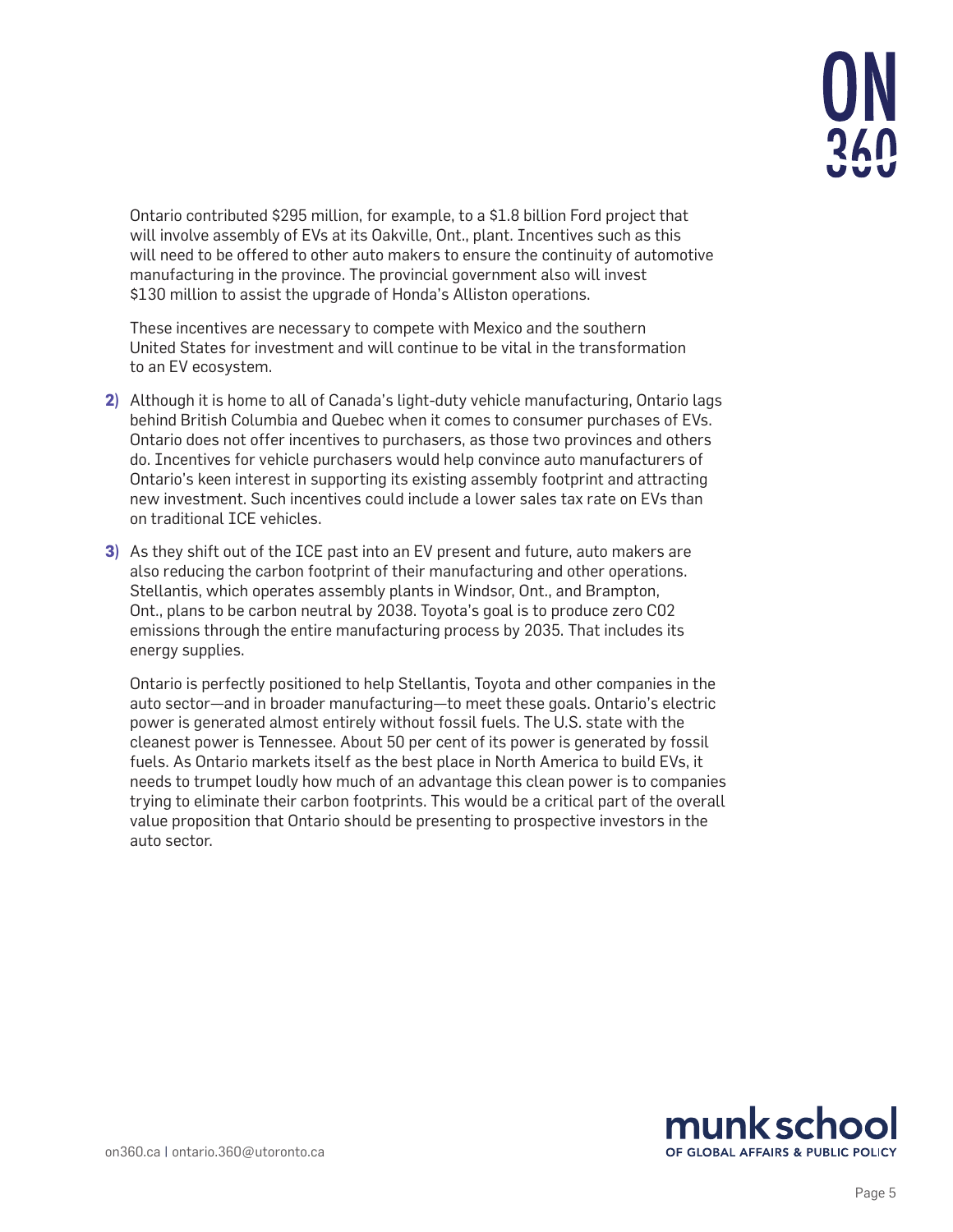



*Figure 2: Electricity Generation by Source, Select Provinces and States*

**4)** A new provincial government will have a big role to play in addressing the readily apparent need that auto markers and other auto sector companies have for skilled trades workers. As a start, the government should take serious note of an action undertaken by Conestoga College in Kitchener, Ont., and consider making it a pilot project for the entire province or at least for community colleges located in regions where manufacturing is a significant contributor to the local economy.

Conestoga is scheduled to open a skilled trades centre this fall that combines all its skilled trades education in a single, 250,000 square foot facility. The centre will be a few kilometres away from Toyota's Cambridge, Ont., assembly plants. This centre and others that might follow it could become centres of excellence for skilled trades training. The government also could work closely with auto manufacturers and other companies to identify specific skilled trades needs and enlist support from companies for assistance in instruction.

Another key to addressing this shortage is to convince younger people that skilled trades can be both a stimulating and smart career choice from an economic standpoint. Better co-ordination among companies, the government and educational institutions—including at the high school level—and sophisticated marketing could help address this gap.